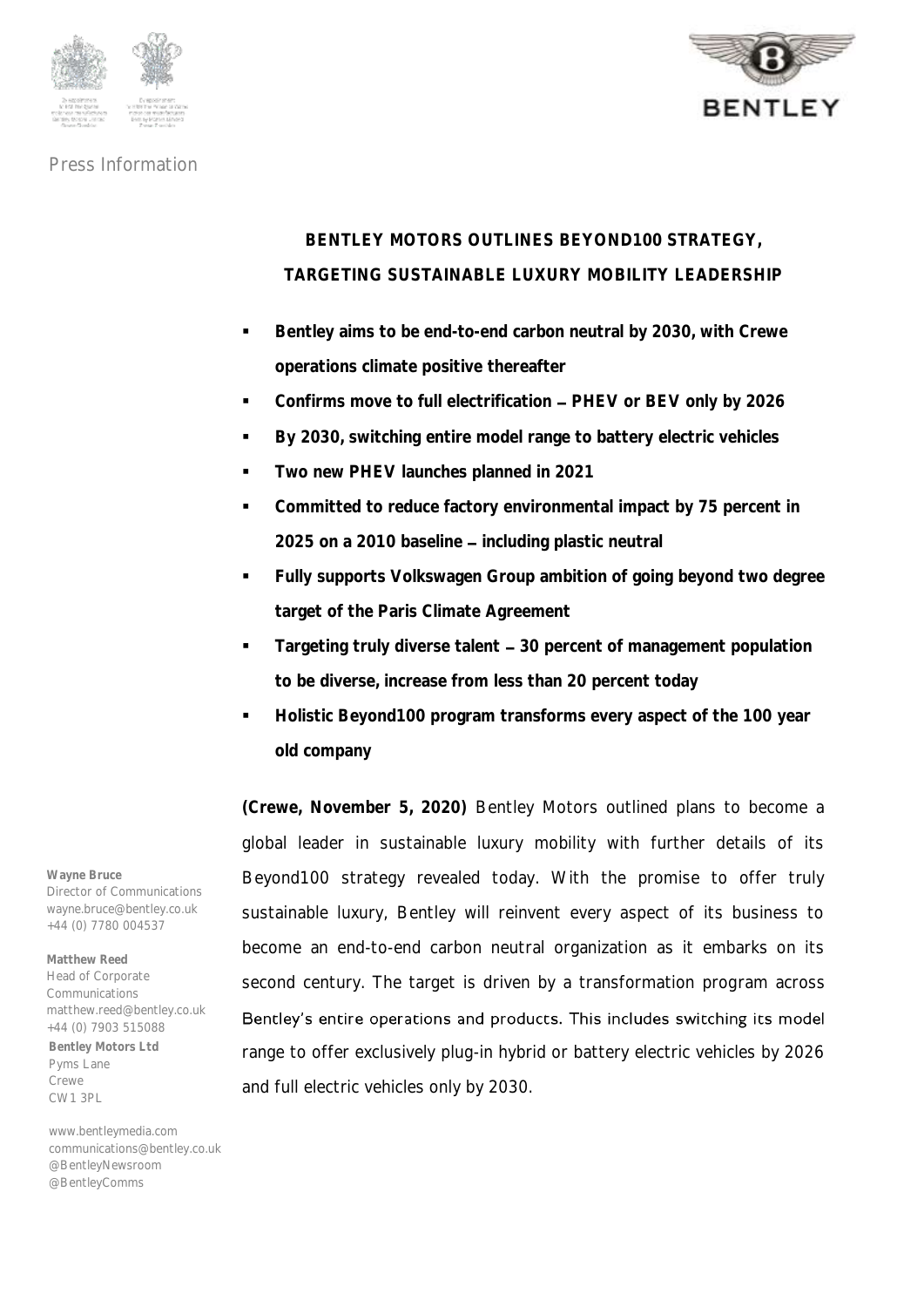



The announcement highlights Bentley's plans to provide extraordinary mobility for the next century, evolving from the world's largest producer of 12-cylinder gasoline engines to having no internal combustion engines within a decade, reinventing itself as a leader in sustainable luxury mobility.

The Beyond100 strategic plan is an extension of two decades of forward thinking, innovation and achievement. Acutely aware of the responsibility to consider its environmental, social and economic impact, Bentley transformed its 80-year-old headquarters into the UK's single carbon neutral luxury car factory. In parallel, the luxury marque grew to operate in more markets than ever before, 68, while creating a long-term, consistent, sustainable business model, a truly solid basis to build for a second century.

Adrian Hallmark, Chairman and Chief Executive Officer of Bentley Motors, said: "Since 1919, Bentley has defined luxury grand touring. Being at the forefront of progress is part of our DNA - the original Bentley boys were pioneers and leaders. Now, as we look Beyond100, we will continue to lead by reinventing the company and becoming the world's benchmark luxury car business.

"Driving this change includes, and also goes beyond our products, delivering a paradigm shift throughout our business, with credibility, authenticity, and integrity. Within a decade, Bentley will transform from a 100 year old luxury car company to a new, sustainable, wholly ethical role model for luxury."

#### **End-to-End Carbon Neutral**

Bentley's aim to become an end-to-end carbon neutral luxury car brand by 2030 will be underpinned by a structured, business-wide sustainability

**Wayne Bruce** Director of Communications wayne.bruce@bentley.co.uk +44 (0) 7780 004537

**Bentley Motors Ltd** Pyms Lane Crewe CW1 3PL **Matthew Reed** Head of Corporate **Communications** matthew.reed@bentley.co.uk +44 (0) 7903 515088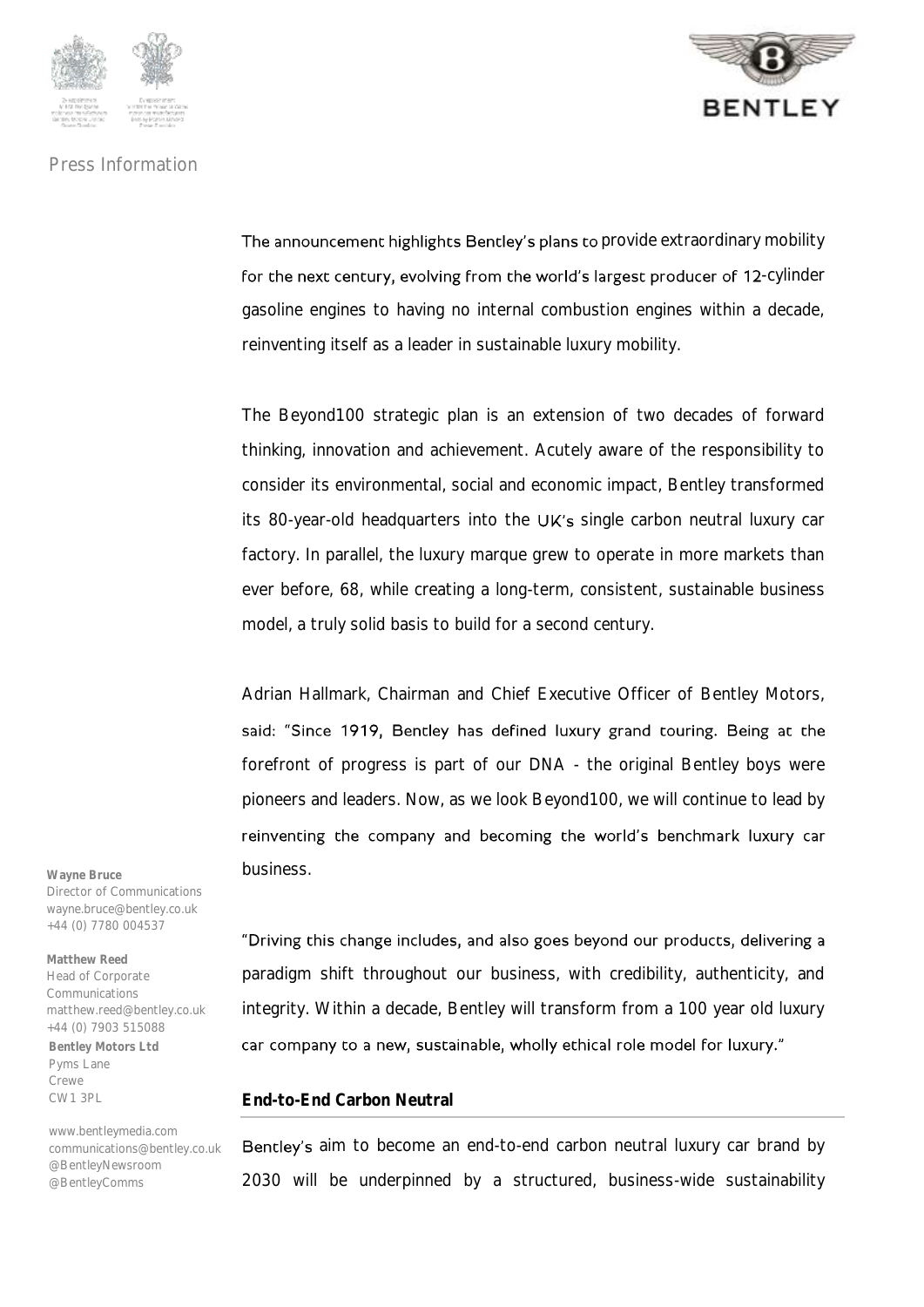



program. This includes the development of electrified models throughout the range, and further improvements on its operational environmental impact, that of its tier one supply chain and collaborating with its retailer network.

Bentley's approach to redefining its business model will be built around its accelerated journey towards electrification. Already committed that every model line will be offered with the option of a hybrid variant by 2023, with Bentley's first pure electric model to be launched in 2025, Bentley is today announcing a move towards zero emission mobility.

Following the introduction of the first Bentley fully electric model in 2025 Bentley's first cradle to grave fully carbon neutral car - Bentley will exclusively offer plug-in hybrid and electric models only within its range in 2026. By 2030, this will change to battery electric vehicles only.

Bentley's electrified future was previewed with the reveal of the all-electric EXP 100 GT concept car in its centenary year, which also featured a multitude of sustainable materials. These included 5,000-year-old copper-infused Riverwood, traditionally produced wool carpets and a leather-like textile upholstery made from a by-product of winemaking. Bentley will continue to use only sustainably sourced materials throughout its current and next generation of cars.

Last year, Bentley's production facility in Crewe became the first luxury automotive factory in the UK to be certified carbon neutral by the Carbon Trust. This followed two decades of implementing innovative solutions, including a water recycling system in the paint shop, local tree planting,

**Wayne Bruce** Director of Communications wayne.bruce@bentley.co.uk +44 (0) 7780 004537

**Bentley Motors Ltd** Pyms Lane Crewe CW1 3PL **Matthew Reed** Head of Corporate **Communications** matthew.reed@bentley.co.uk +44 (0) 7903 515088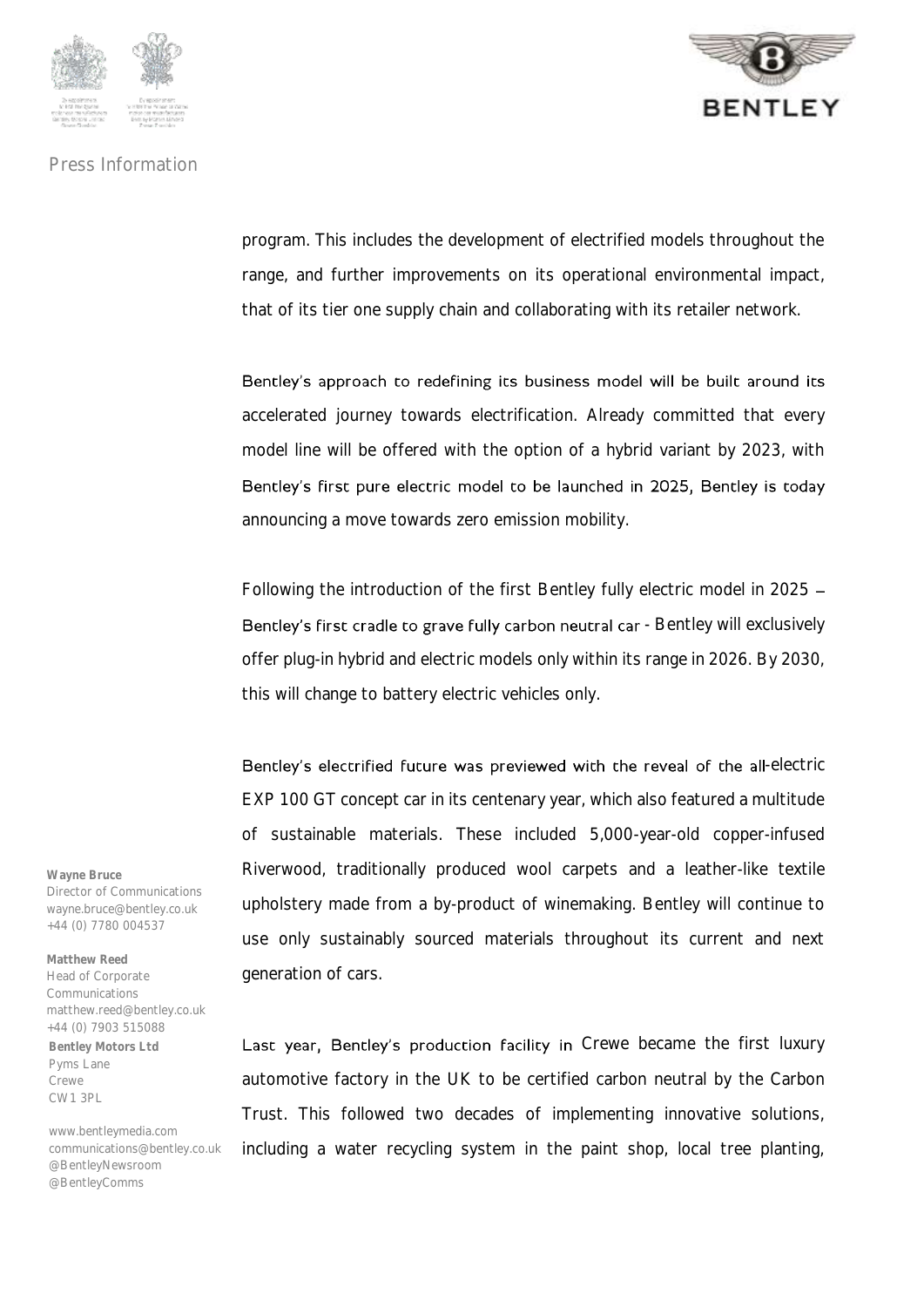



installation of a 10,000 solar panel carport, taking the total number of on-site solar panels to 30,000, and a switch to renewable-only electricity sources.

The Crewe facility will continue to improve its environmental operations. By the end of this year, all suppliers will pass a sustainability audit, verifying their sustainability credentials. In the future, by the end of 2025, the company intends to reduce its factory environmental impact by focusing on energy consumption, CO2 emissions, waste water, use of solvents in the paint process and becoming plastic neutral. This will result in a climate positive factory by 2030, actively reducing levels of carbon in the atmosphere, while in parallel the business invests in renewable energy and forestation projects.

#### **Financially Resilient and Recession-Proof**

Achieving sustainable luxury mobility relies heavily on a sustainable business model, and Bentley's aim is to become the world's benchmark luxury car business, financially resilient and recession-proof. The challenging economic situation caused by the COVID-19 pandemic resulted in Bentley undertaking its biggest change program in a century.

This change program was driving for consistent financial resilience through rapid productivity improvements across the business and a fundamental restructure. Previously announcing a voluntary release program with the aim of a workforce reduction of 1,000 permanent colleagues, this figure was reduced to 800 colleagues, including around 200 contractor positions.

Furthermore, the success of this voluntary release and redundancy program resulted in a much smaller number of those remaining at risk of compulsory

**Wayne Bruce** Director of Communications wayne.bruce@bentley.co.uk +44 (0) 7780 004537

**Bentley Motors Ltd** Pyms Lane Crewe CW1 3PL **Matthew Reed** Head of Corporate **Communications** matthew.reed@bentley.co.uk +44 (0) 7903 515088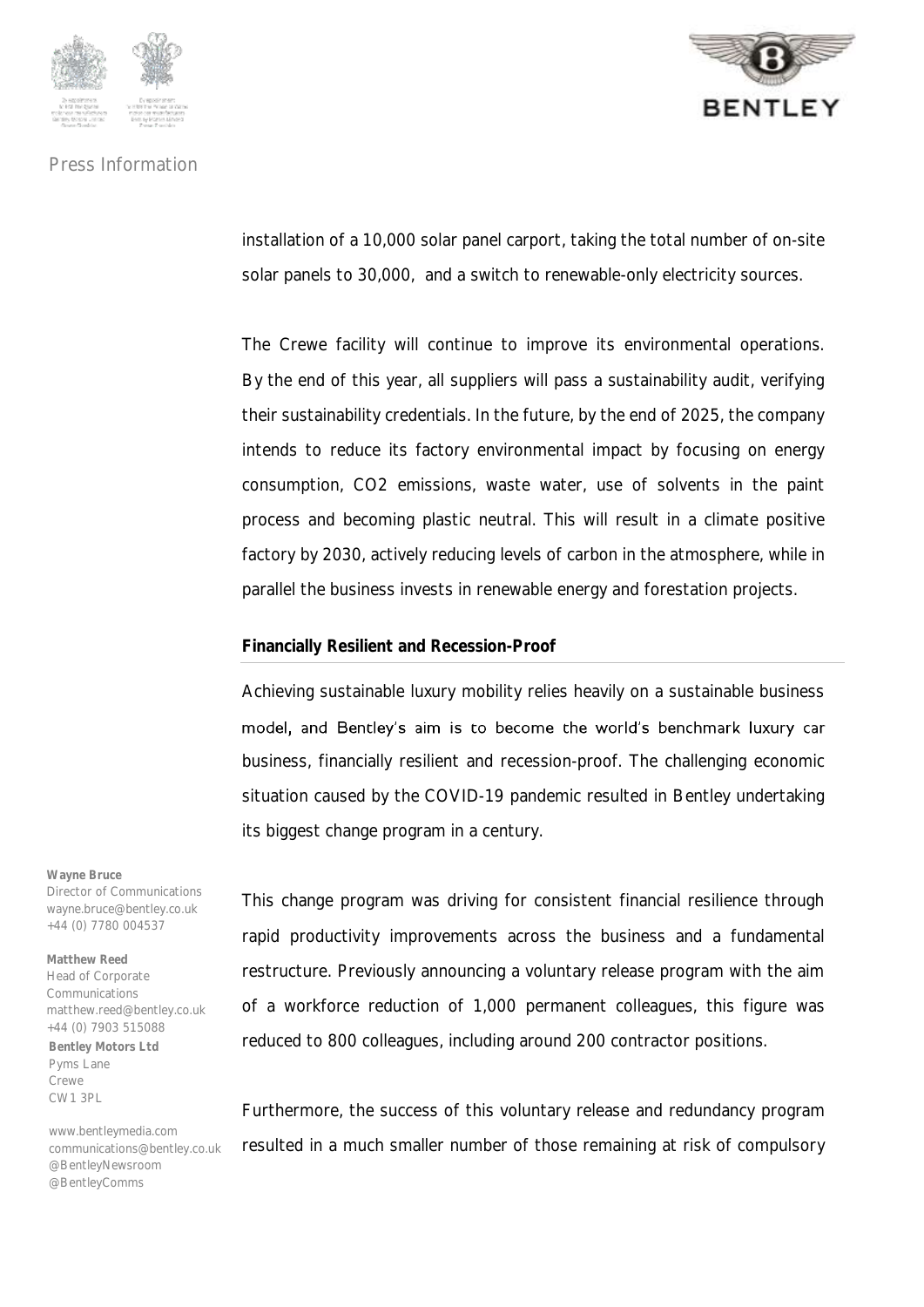



redundancy, less than 10, although Bentley continues to investigate opportunities to avoid this outcome if possible.

The results from this comprehensive cost and investment structure placed the business in a position to achieve a positive financial performance for the full year 2020, in spite of the extenuating external circumstances. This platform will create a sustainable, consistently profitable business model for the next 100 years.

## **Extraordinary People**

Achieving sustainable value creation is in large part down to the growth and collaboration of Bentley's extraordinary people. Designing and building Bentleys of the future will require a greater diversity of talent, achieved by retraining in some areas and by developing and attracting a wide range of talent including digital innovators and creative thinkers.

Bentley will continue to work with local schools and colleges to develop local talent in South Cheshire, building even closer links with the Crewe Engineering & Design UTC, which Bentley is a founding partner of. This includes becoming the employer of choice in the automotive sector with a clear brand, vision, mission values and purpose. Bentley is focused on attracting diverse candidates and is targeting a management population of 30 percent by 2025 that is truly diverse, increasing today's figure of less than 20 percent.

The company is committed to handcrafting cars in Crewe for the next 100 years, whilst also preparing for a digital future, and confirmed it will be investing in two new Research and Development buildings, a vehicle test center and a dedicated launch quality center. This expansion and greater focus

**Wayne Bruce** Director of Communications wayne.bruce@bentley.co.uk +44 (0) 7780 004537

**Bentley Motors Ltd** Pyms Lane Crewe CW1 3PL **Matthew Reed** Head of Corporate **Communications** matthew.reed@bentley.co.uk +44 (0) 7903 515088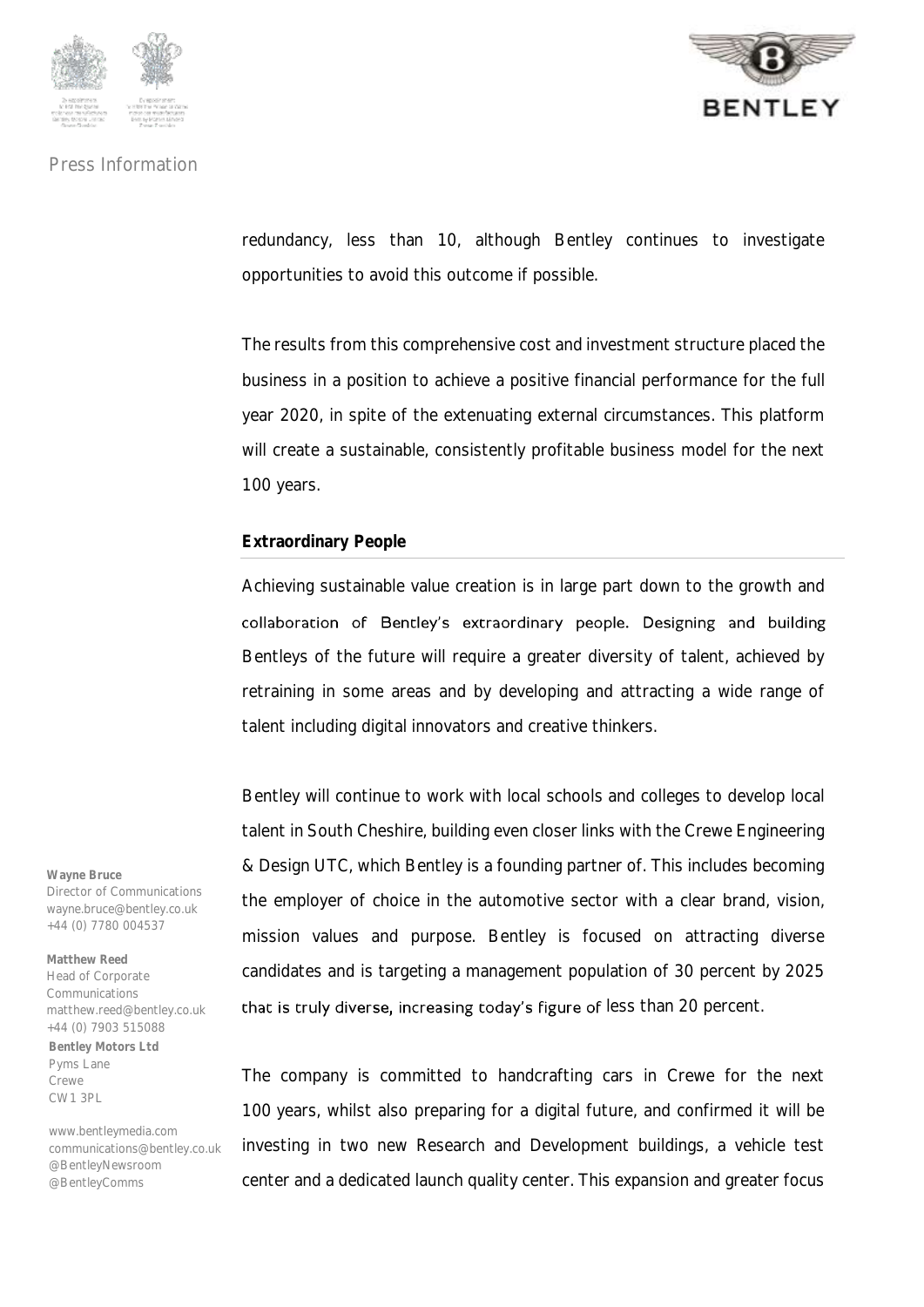



on digitalization reinforces Bentley as a values-led organization, matching customer values of sustainability, innovation and collaboration, which is more important than ever in a digital world.

## **Redefining For The Next Century**

Redefining digitalization throughout the organization extends to many of the brand's valued customers. Bentley is building a network of connected services individual to the customer achieved through product visualization, co-creation and digital journey. This will deliver a truly 360 degree, curated customer experience.

As well as accelerating the product journey towards electrification, Beyond100 opens a new era for Bentley's bespoke division, Mulliner, which now has a three-portfolio structure comprising Mulliner Classic, Mulliner Collections and Mulliner Coachbuilt. The recently revealed Bacalar signifies the start of this new age as the first member of the Mulliner Coachbuilt family and incorporates elements of the sustainable materials showcased in EXP 100 GT.

**Wayne Bruce** Director of Communications wayne.bruce@bentley.co.uk +44 (0) 7780 004537

**Bentley Motors Ltd** Pyms Lane Crewe CW1 3PL **Matthew Reed** Head of Corporate **Communications** matthew.reed@bentley.co.uk +44 (0) 7903 515088

www.bentleymedia.com communications@bentley.co.uk @BentleyNewsroom @BentleyComms

For 100 years, Bentley has defined grand touring. To maintain the brand's reputation for delivering extraordinary customer journeys, means appealing to existing and new luxury customers who seek socially acceptable brands, driven to be pioneers and role models of sustainability, with Beyond100 placing Bentley Motors firmly at the vanguard.

 $-$  FNDS  $-$